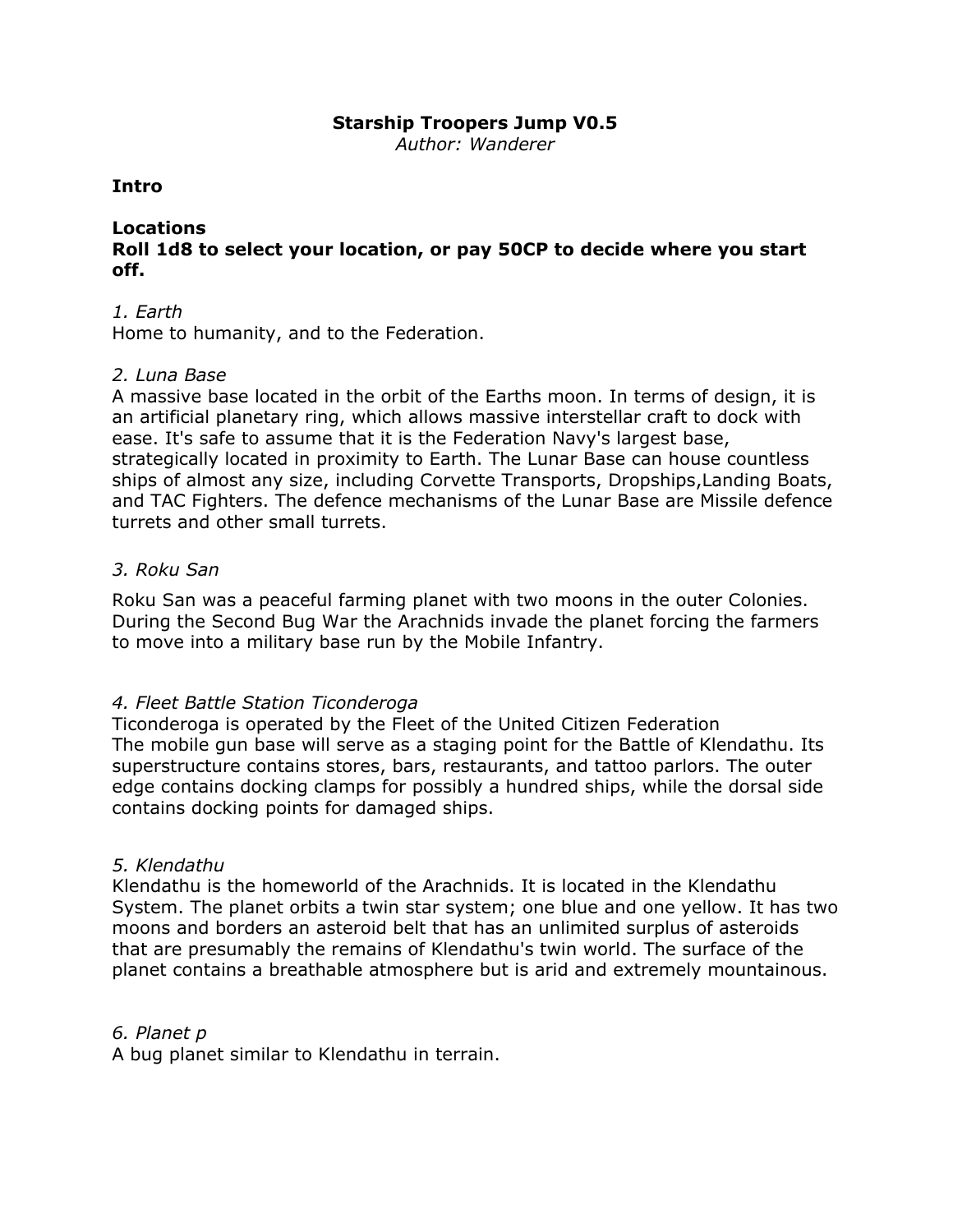# *7.* Sanctuary

Sanctuary is a planet in Federation space. Sanctuary is a planet with very little radiation so although it is very similar to earth in most ways it has very little life on it. Human colonists have brought their own plants and materials to the planet which quickly overran the native wildlife. The population largely supplies the Federations military forces.

# *8. Your Choice*

Aren't you a lucky son of a bitch. You get to choose any of the above as your starting point.

# **Backgrounds**

Your background is you identity and position in this universe. Choose wisely. **Roll 1d8+17 to determine your age. Your gender will be the same as your previous jump, or you can pay 100cp to choose your age & gender.**

# *Drop-In (Free)*

You wake up in your selected location with whatever equipment and skills you chose. You also have no new memories to confuse you, no new friends to assist you and no new enemies out to hurt you.. except for those huge bugs of course.

# *Mobile Infantry (100)*

Welcome to the Mobile Infantry maggot! You are now the backbone of the Federation! Your one job? Kill bugs! and I will personally see to it that this lump of meat in front of me becomes a bug killing machine if it's the last thing i do! Now go stand over there while i show you the reason for a throwing knife!

# *United Citizen Federation Fleet (100)*

Why, hello there and welcome to the Fleet. We are the real backbone of the Federation, without us those jarheads in the Mobile Infantry wouldn't get very far. Anyway, on to your duties here. You'll be trained in the operation of starships and the other various tasks that take place aboard.

## *Military Intelligence (100)*

Ah, it's about time you showed up. I've been waiting for you. How did i know you'd be here? It's just a little trick i've picked up. Here at Military Intelligence we run the show from the shadows. We obviously deal in intelligence, the gathering and dissemination of such things mostly. However, we do have some more… clandestine operations.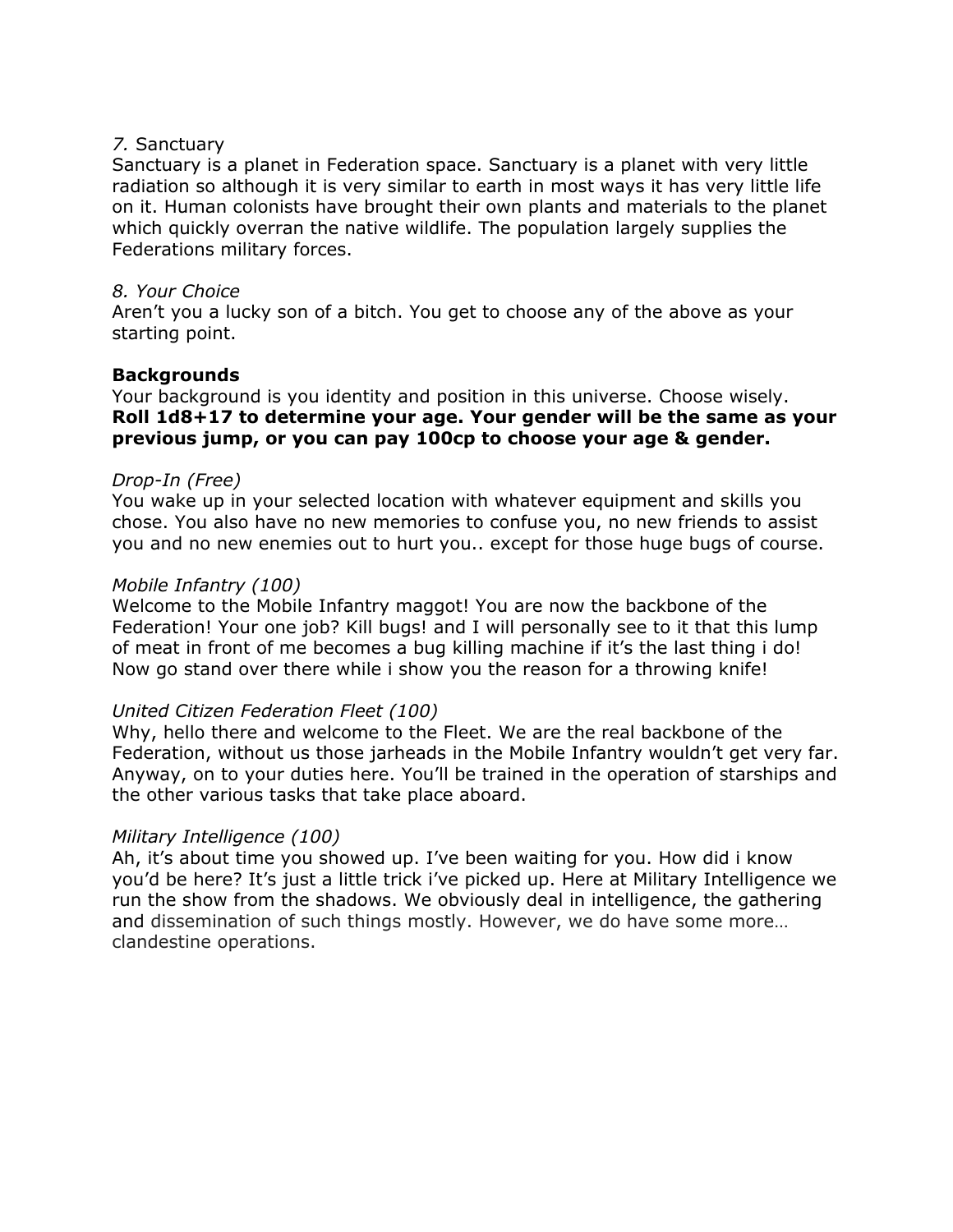# **Skills & Abilities**

#### *Exit Plan (Free Drop-In) 100*

Those are some big bugs, lots of big bugs, maybe you should run. When it comes to running away you make it look like an art, at a moments notice you can come up with a way out no matter how ridiculous it seems and 9 times out of 10 it'll work perfectly! While fleeing inexplicable explosions tend to go off behind you too.

#### *Boot (Free Mobile Infantry) 100*

Listen up maggot! Your training begins here! You'll be taught how to be a proper soldier worthy of citizenship! This includes use of weapons systems, basic tactics, leadership and most importantly how to kill bugs!

#### *Ace (Free United Citizen Federation Fleet) 100*

Your test scores are through the roof, you'll pick this up in no time! Be it a huge capital ship, nimble fighter, or something more obscure you can fly it like no other, always able to squeeze just a little more out of its capabilities.

#### *A little trick (Free Military Intelligence) 100*

Seems you have some latent psychic potential. You'll be trained to hone your abilities, at first you will only be able to read flashes of a persons mind, but soon you'll be able to dominate and control lesser minds, like animals and bugs! You can't do human, yet..

#### *Survivability (Discount Drop-In) 300*

You sure know how to look after yourself don't you?

From fetted jungle to frozen wastes you always know the best way to survive, all the tricks the experts know and the secrets the locals refuse to share are all in your repertoire of survival skills.

Even if you're trapped in the middle of a desert in your underwear with nothing but a single bottle of water, you'll some how manage to build yourself a comfortable shelter and a meal.

#### *Roughneck*. *(Discount Mobile Infantry) 300*

People know you're a certifiable badass, making epic stands and mowing down bugs by the hundreds is a pretty common occurrence around you. As a result of this your allies get a massive boost to morale just by being near you! In addition to this their fighting skill, stamina, willpower and resilience are all boosted to peak levels too.

# *Just give it a good kick. (Discount United Citizen Federation Fleet) 300*

Stuff breaks often on starships, people should really look into that. However, you're used to it and have developed a quick fix for most things, a good swift kick. Console not responding? Kick it. Power core fluctuating? Kick it. One hit should bring whatever's broken back online albeit only temporarily. Works on anything mechanical in nature.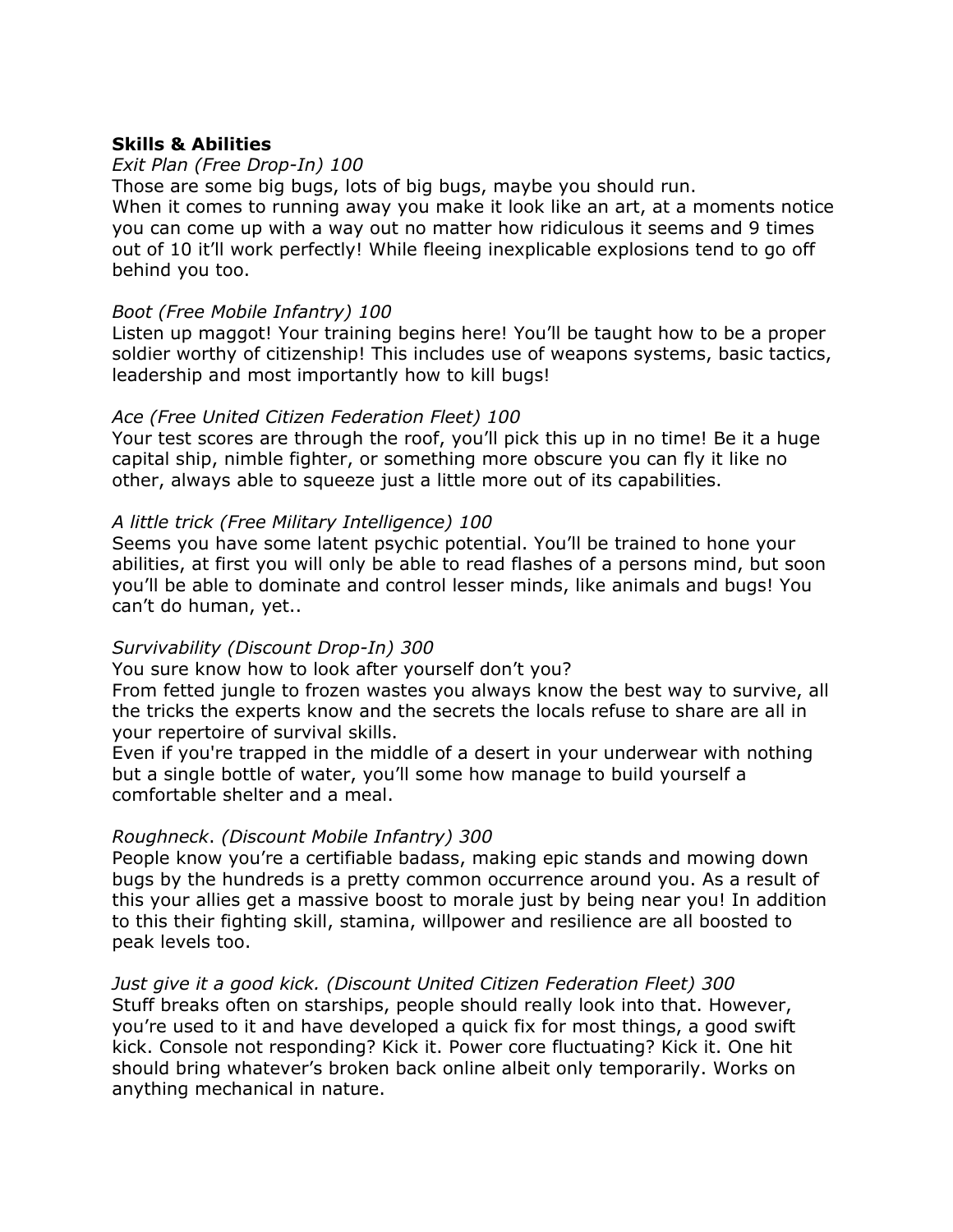# *Information is power (Discount Military Intelligence) 300*

Information wins wars, and you know how to find and use it. Intimidation, subterfuge, dissemination, and torture you've mastered all these arts and more. Contacts can be found almost everywhere too.

# *Deus Ex Machina (Discount Drop-In) 600*

Lucky you, very lucky you. Against all odds you always seem to survive. Enemies being killed moments before they dismember you, conveniently placed equipment and weapons that just manage to turn the tide in you favour, and doors that should be locked standing wide open are just a few examples. However, don't rely on your luck too often or it might backfire.

# *Hero of the Federation (Discount Mobile Infantry) 600*

You've really made a name for yourself, whether true or false you exploits have travelled long and far. Wherever you go people whisper your name in adulation or fear, this obviously has it's benefits. You can walk into any given room and take command instantly, only your most antagonistic detractors will be resistant. Those who adore you will lay down their lives should you ask them. Those who fear you will fall to their knees in forgiveness.

# *(Discount United Citizen Federation Fleet) 600*

# *Games & Theory (Discount Military Intelligence) 600*

Some people can think three turns ahead. You, however, have already seen the outcome and are having your victory beer. When it comes to plans, tactics and strategy, you are unmatched. Maybe it's some psychic mumbo jumbo or something even weirder but when you focus you can enter a trance like state where time seems to come to a halt and you enter a simulation of the events currently facing you. This allows you to run strategies, plays and gambits and know their results.

However, keep in mind this doesn't guarantee you victory. The less you know about the opponent, the less the your simulation has to throw at you.

## *Dizzy For You 200*

There's just something about you. You always attract somebody who is utterly infatuated with you, willing to do just about anything should you ask. In this and all subsequent jumps you will meet an ally, shortly after you arrive, willing to follow you into hell and back. However, this ally will always meet a grisly end shortly before the jump comes to a close. There's no way to save them. They gain a background and 300cp to spend.

## *Might of the Federation 400*

Companion import. Up to 8 new or imported companions. All get a background for free, free corresponding skills & abilities and 400cp to spend.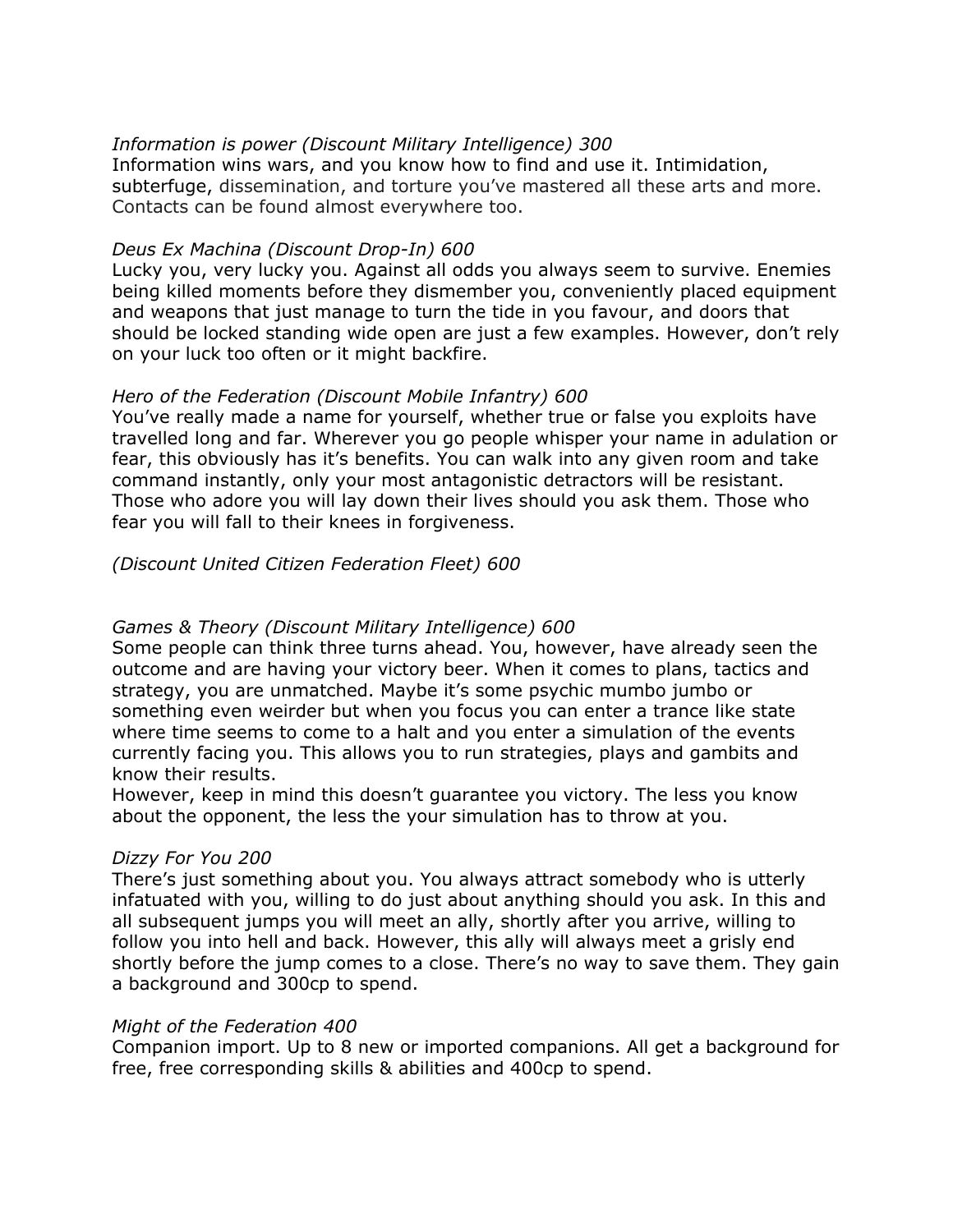# **Gear**

*Citizenship (Free for all except Drop-In)*

Congratulations citizen! You're now eligible to vote, attend higher education at no cost and have more the one child should you choose to!

# *A Ferret* 50

A pet ferret. Why? If you have to ask that i don't think this is for you.

*Uniform (Free for United Citizen Federation Fleet & Military Intelligence) 50* A snazzy new uniform also comes with the inner body suit of the power suit.

## *Beer and Entertainment 100*

2 large supply containers filled with beer and assorted entertainment items, musical instruments, cards, and the like. Once used 2 more show up in your warehouse each month.

*Morita Assault Rifle (Free Mobile Infantry) 100* The standard rifle of a trooper. Comes equipped with an under barrel shotgun.

*Vector CT1 (Free United Citizen Federation Fleet) 100* Standard issue Semi-Automatic Pistol.

## *Tactical Oxygen Nuke 300*

10 ultra-low yield pure fusion grenade-sized tactical nuclear munitions. Restocked once a month.

## *Power Suit (Free Mobile Infantry) 100*

Comprised of two parts, the inner body suit and the outer power suit. The inner suit is a muscle suit which provides a trooper with extra muscle power and a seal against vacuum. The outer power suit gives a trooper increased protection against most attacks.

There are several hardpoints on the armor, allowing it able to be attached with various optional equipment and weapons. Also has two jump jets located on the lower back.

## *Neodog (Discount Drop-In) 200*

A cybernetically enhanced dog said to be 6 times more intelligent than regular dogs.

Useful for hunting down bugs and playing fetch.

## *Marauder MKII (Discount Mobile Infantry) 600*

The MKII is a mech/vehicle "worn" over the regular power suit to enhance body movement, provide stronger armor, and add additional firepower. While it's capable of walking on two legs, the thruster jet is more effective for greater distances. It's equipped with dual Gatling guns, missile launchers, and mega chainsaws to slice and dice bugs in hand-to-leg combat. Within the front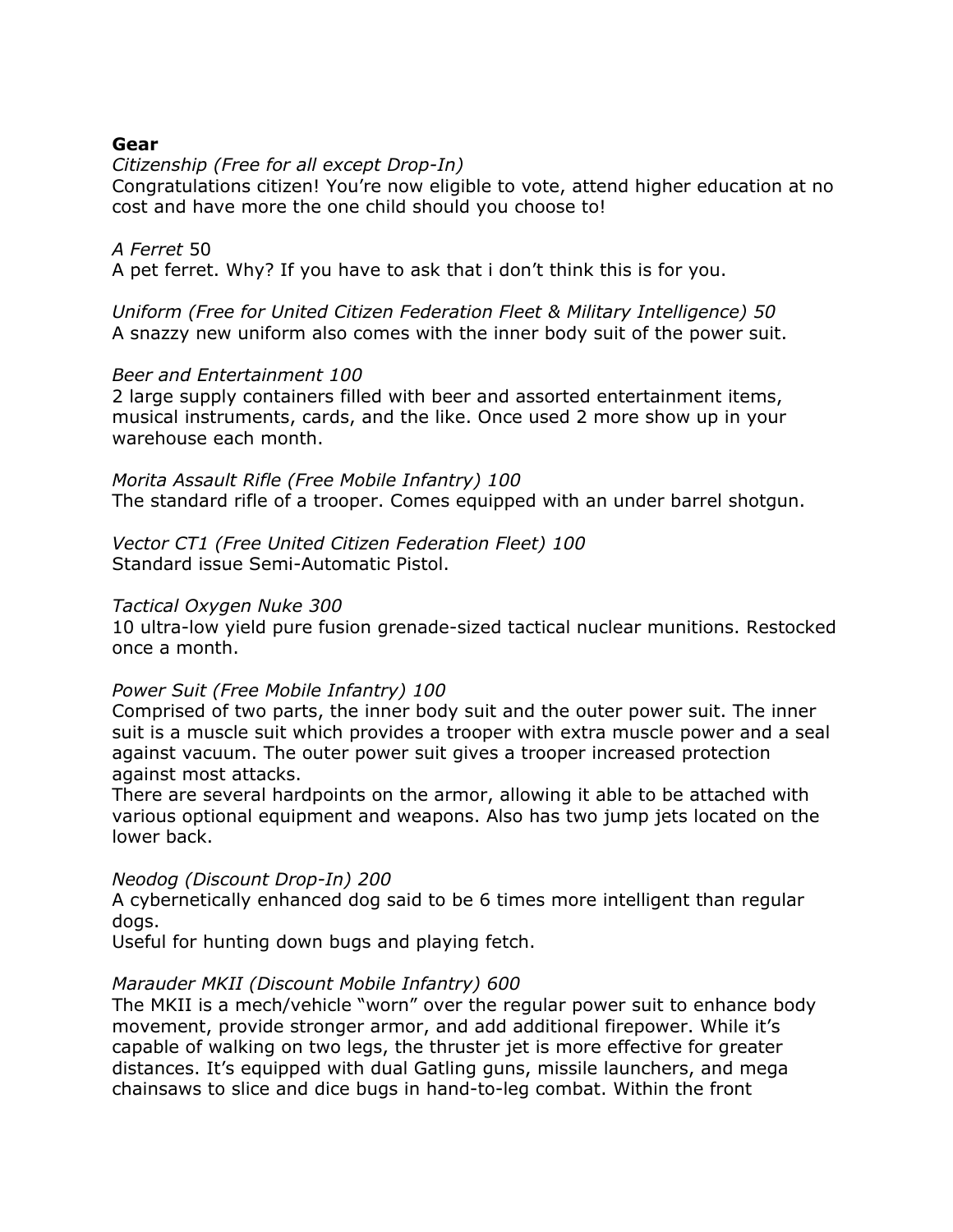protective covering, the operator benefits from a HUD that shows all surroundings and relevant information.

# *Landing Ship (Discount United Citizen Federation Fleet) 600*

Also known as a Mobile Infantry Carrier this small ship can be piloted by a single person and has enough room for a squad of troopers in full gear, plus the capability to hold 6 drop pods with enough space to each hold a single marauder mech.

## *Federal Intelligence Bugs (Discount Military Intelligence) 600* The only good bug is a dead bug! Well maybe except for these bugs. 100 Warrior bugs brain washed and under complete control of a psychic. Each over 2 metres tall, fearless, and capable of continuing a fight even after losing limbs.

Each month you will be resupplied with new bugs bringing the number back up to 100.